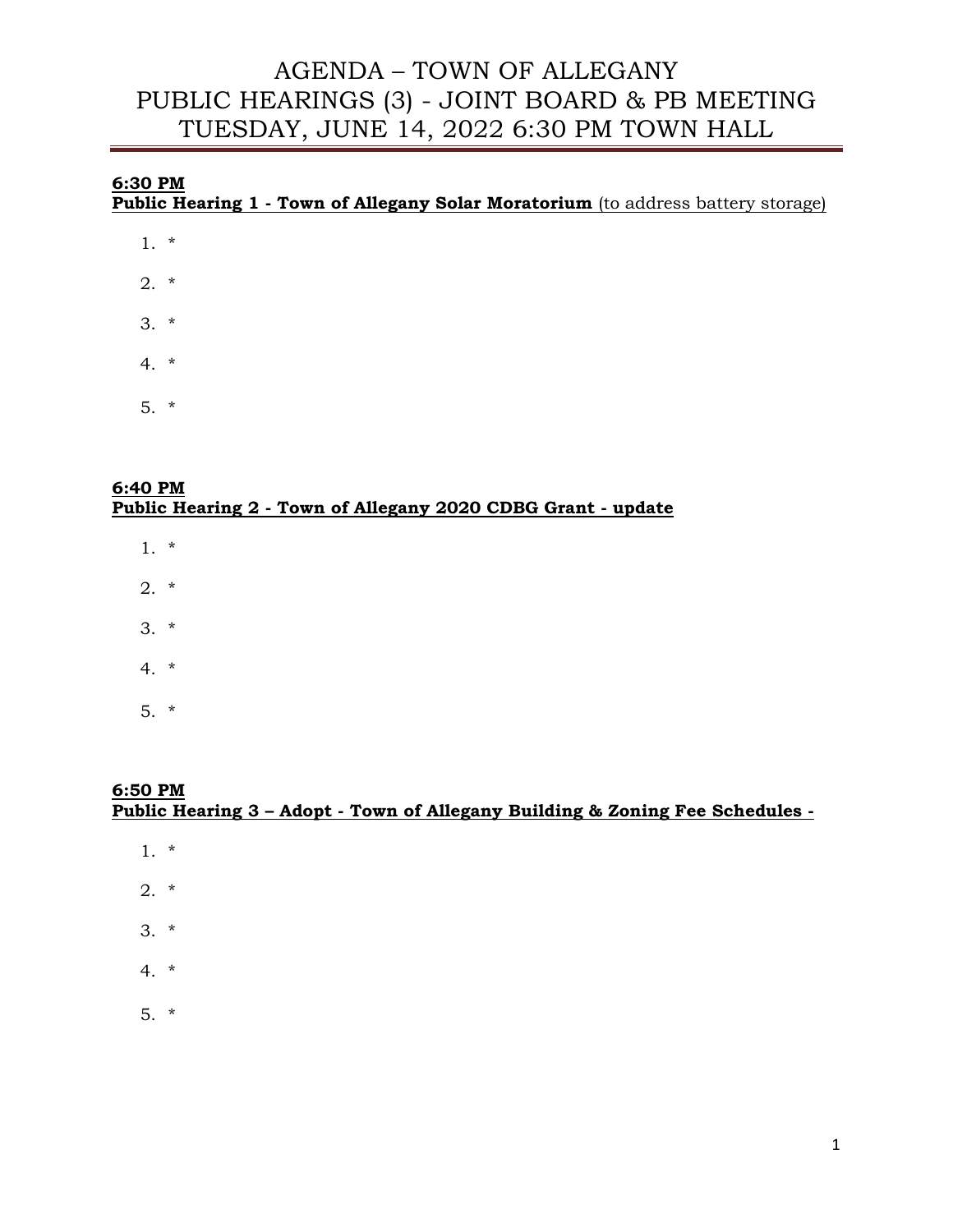Moment of silence for the victims of the Buffalo shooting tragedy

#### **Regular Meeting**

,

Approval of minutes from the May 10, 2022 Regular Board Meeting.

| Gen A      | \$<br>38,685.83 |
|------------|-----------------|
| Gen B      | \$<br>8,168.36  |
| Hwy DA     | \$<br>15,425.64 |
| Hwy DB     | \$<br>19,725.57 |
| Spec Dist. | \$<br>8,068.25  |

#### **AUDITED CLAIMS MONTHLY REPORTS**

Town Clerk Building & Zoning Depts. Highway Dept. Rec. Dept. Cemetery Assessor

• All Board members have received & reviewed the income & expense reports for May 2022.

Town Justice D. Porter – report for May 2022 – amount collected: \$ 5,888.00. Town Justice A. Spears – report for May 2022– amount collected: \$ 4,766.00.

#### **CORRESPONDENCE**

- 1. Informational Webinar for Department of State Grant Opportunities
- 2. CPL On Demand Planning Services Proposal
- 3. Environmental Conservation Law Legislation
- 4. S2962B-which creates a cap and trade program to reduce carbon intensity of transportation fuel (will likely increase gas costs a few cents once phased in)
- 5. Belli S. Nine Mile speed complaint
- 6. Borrello Becker complaint zoning
- 7. Round 12 of Regional Economic Development Council Competition Information Sessions
- 8. Hot Dog Fest August 4th
- 9. GoBike School to Village Trail letter
- 10.Mike Blumenthal Tree trimming concerns
- 11.Marcia Karl S. Nine Mile speed limit concerns
- 12.PSC Energy price awareness

#### **NEW BUSINESS**

1. Vote on Solar Moratorium (Local Law #2 of 2022) (to address battery storage)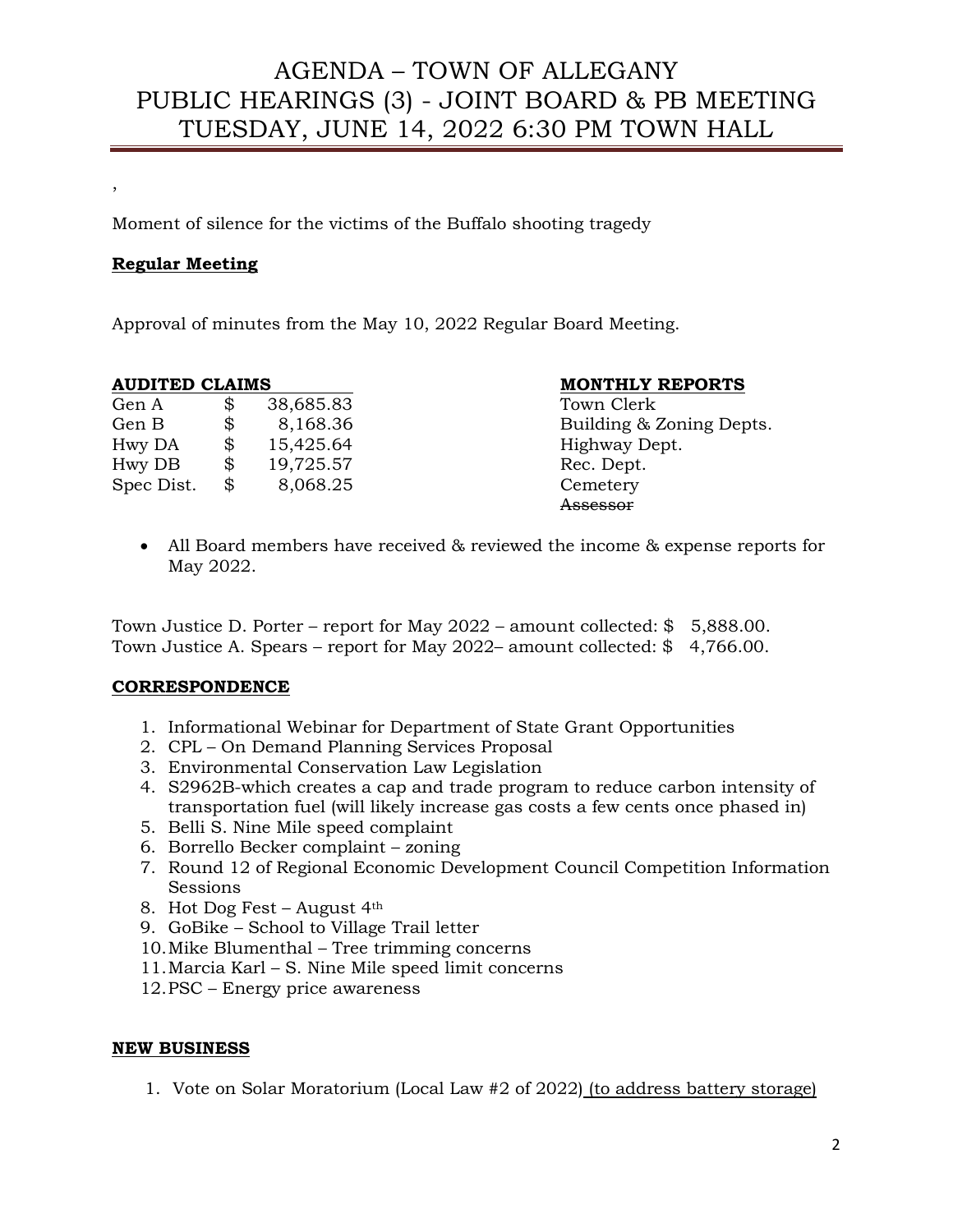- 2. Adopt Building & Zoning Fee Schedules
- 3. Accept annual Justice Court Fund Audit
- 4. Appoint Logan Andrus as PT recreation Worker
- 5. Appoint Julia Brennan as PT recreation Worker
- 6. Appoint Jacob Own to a temporary summer highway position at the rate of \$16.00 per hour.
- 7. Dog Enumeration Discussion
- 8. Approve Michael Gleason Electrical Inspector
- 9. Approve Electrical Inspectors of WNY
- 10.Mosquito Spraying Contract
- 11.Allegany Limestone School Trail Study Project Agreement with GoBike

### **OLD BUSINESS**

- 1. Fourth & Maple Lease Agreement
- 2. Solar Law Seqr Neg Declaration

#### **OTHER BUSINESS**

- 1. Deer Crossing Sign Constitution Ave. discussion
- 2. Southern Tier Trail Study discussion
- 3. 5G development zoning
- 4. Discuss Town Sidewalk Maintenance Is Law needed?
- 5. Town Hall Grand Opening
- 6. CPL On Demand Planning Services Proposal discussion
- 7. S. Nine Mile speed limit concerns discussion

#### **COMMITTEE REPORTS**

- 1. Union Negotiation Mike & Kathy
- \*
- 2. Personnel Alex & Craig
- \*
- 3. Highway Mike & Andy
- Allegany Town Highway Barn, Court and Senior Center Updates
- Generator connection
- 4. Recreation Alex & Andy
- \*